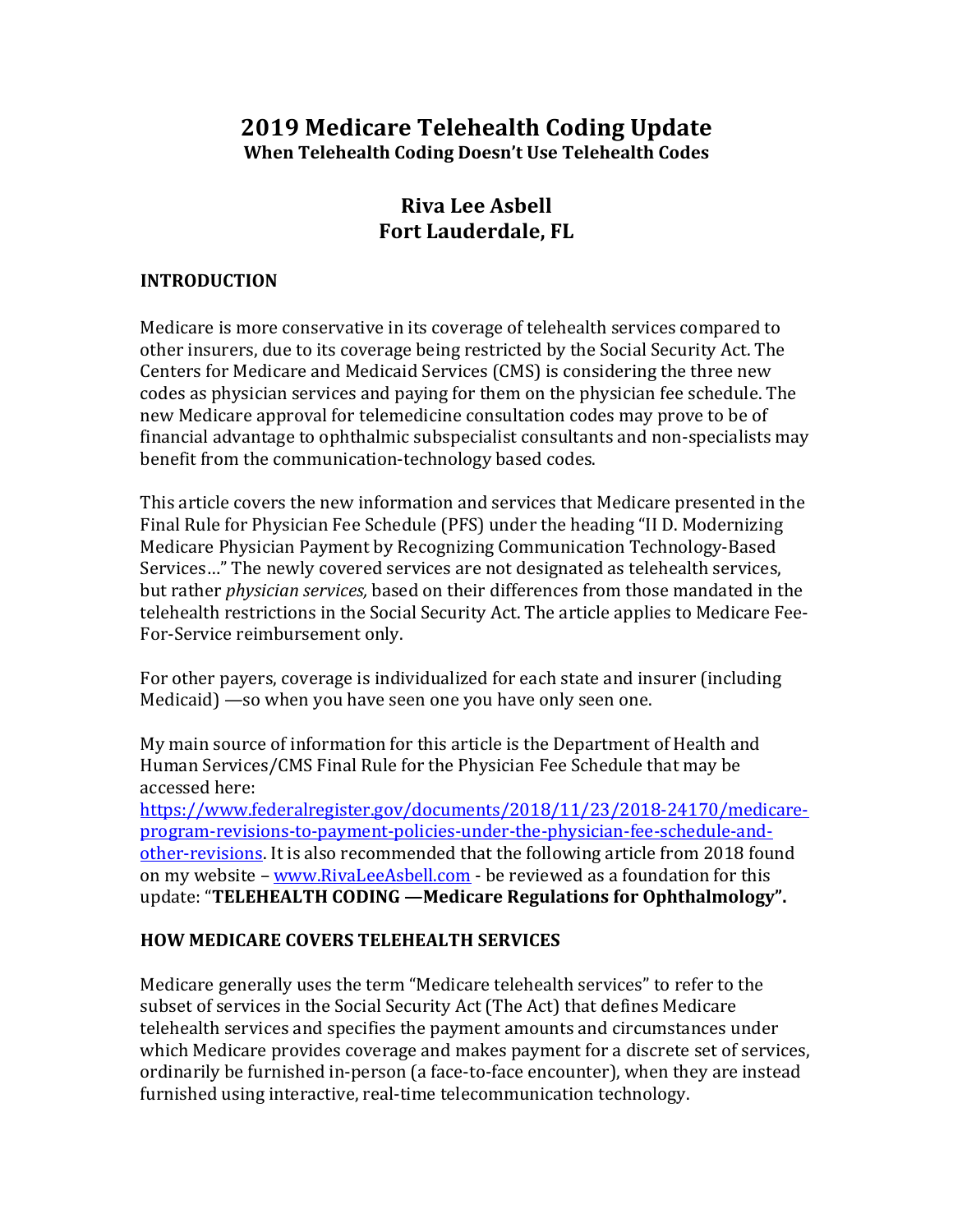The Act enumerates certain Medicare telehealth services and allows the Secretary to specify additional Medicare telehealth services using an annual process to add or delete services from the Medicare telehealth list. The Act also limits the scope of Medicare telehealth services for which payment may be made to those furnished to a beneficiary who is located in certain types of originating sites in certain, mostly rural, areas. Furthermore the Act permits only physicians and certain other types of practitioners to furnish and be paid for Medicare telehealth services. Although the Act grants the Secretary the authority to add services to, and delete services from, the list of telehealth services based on the established annual process, it does not provide any authority to change the limitations relating to geography, patient setting, or type of furnishing practitioner. However, the Bipartisan Budget Act of 2018 modified or removed the limitations relating to geography and patient settings for certain telehealth services, leading CMS to cover additional physician services by regarding services that ordinarily involve, and are defined, coded and paid for as if they were furnished during an in-person encounter between a patient and healthcare professional.

Three separate codes for services technically considered Physician Services rather than Telehealth services were added to Medicare coverage effective January 1, 2019 and are found in Current Procedural Terminology (CPT) under "Non-Face-To-Face Services:

- Virtual Check-in  $(I \text{ like to call it Checkup})$
- Remote Evaluation of Pre-Recorded Patient Information
- **Interprofessional Internet Consultations.**

### **BRIEF COMMUNICATION TECHNOLOGY-BASED SERVICE, e.g. VIRTUAL CHECK-IN (HCPCS CODE G2012)** *Table I*

The term, Virtual Check-in, is used by CMS to describe a virtual encounter the patient has with the physician or other qualified nonphysician health care personnel, designated as Non Physician Practitioners (NPPs – eg, PA, Nurse Practitioner) who are **licensed** medical personnel with an **NPI number** who are permitted to directly bill Medicare for their services. This would **not** include ophthalmic technicians or technologists. Essentially, it is a virtual checkup. The characteristics are enumerated in Table I.

### **REMOTE EVALUATION OF PRE-RECORDED PATIENT INFORMATION (HCPCS CODE G2010)** *Table II*

In 2019 CMS issued notice in the final rule (noted previously) that Medicare would pay for services involving use of recorded video and/or images captured by a patient in order to evaluate a patient's condition. These services involve "store-andforward" communication technology that provides for asynchronous (not in real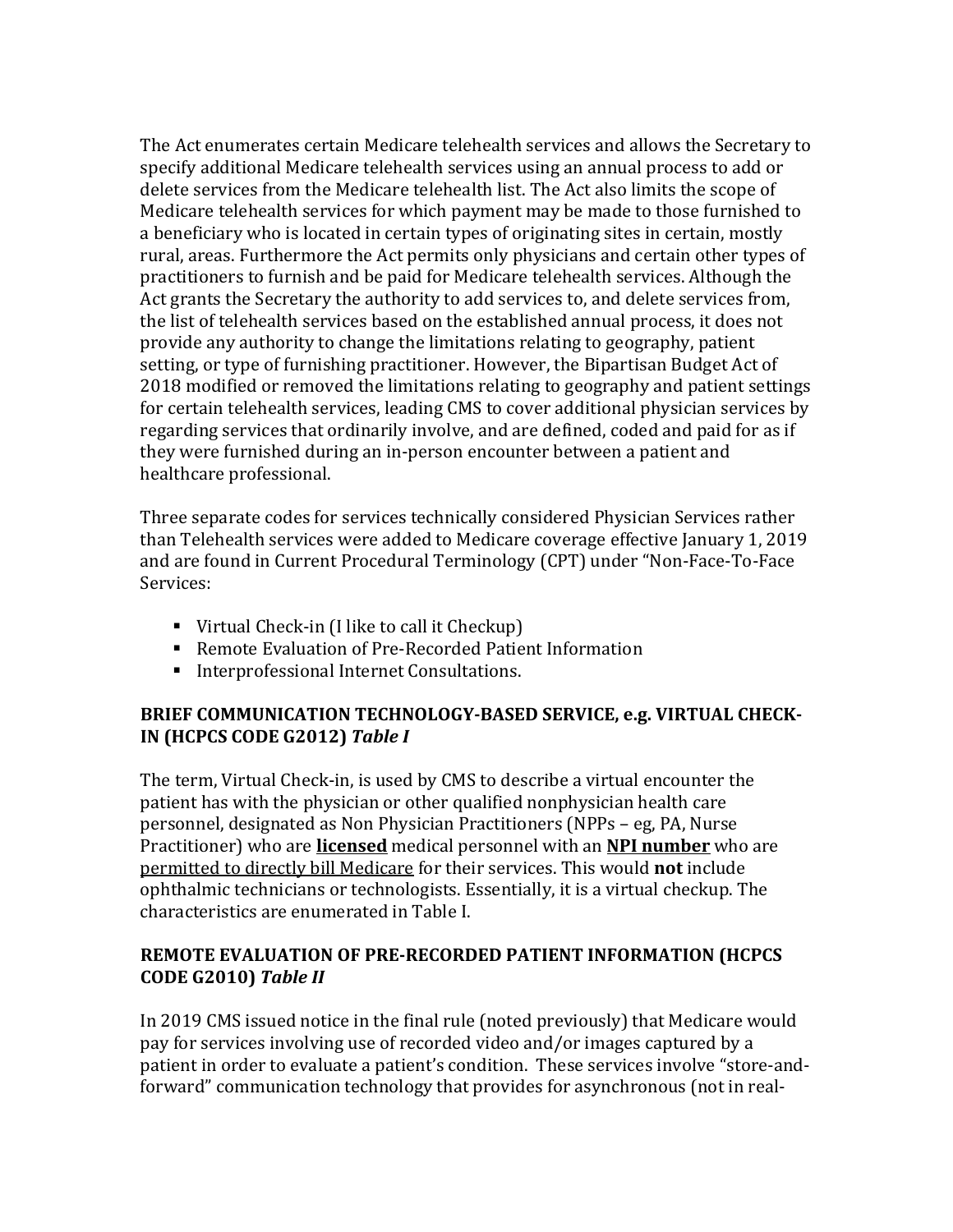time) transmission of health care information. The characteristics are enumerated in Table II.

### **INTERPROFESSIONAL INTERNET CONSULTATION (CPT CODES 99451, 99452, 99446, 99447, 99448 AND 99449)** *Table III*

The six CPT codes listed above describe assessment and management services conducted through telephone, internet, or electronic health record consultations furnished when a patient's treating physician or other qualified healthcare professional *requests* the opinion and/or treatment advice of a consulting physician *or qualified healthcare professional* with specific specialty expertise to assist with the diagnosis and/or management of the patient's problem **without the need for the patient's face-to-face contact with the consulting physician** or qualified healthcare professional. Please keep in mind that Medicare is usually referring to fellowship trained specialists when using the term "Specialty" or "Subspecialty".

These services are not considered telehealth services since the patient is not required to be present. So, an encounter between two comprehensive ophthalmologists, one asking the other to come into the room with the patient and take a look at something and give an opinion does not qualify...it is not an internet communication and no specialty/subspecialty may be involved. The codes can also be found in the E/M section of the CPT book. However, the narrative information may not comply with all of Medicare's guidelines. This is the first use of consultation codes covered by Medicare since 2010.

## **CONCLUSION**

This is an area that most practices and billers are not familiar with, but for those physician specialists who are being frequently consulted by their colleagues for assistance and opinions for managing complicated or unusual patients the new consultation codes are a way to be reimbursed for your expertise and the synchronous and asynchronous services provide an extra service that is now covered.

This article and tables are copyrighted 2019 by Riva Lee Asbell. Reproduction of the article in part or in its entirety requires written permission of Riva Lee Asbell. CPT codes copyrighted *2018 by the American Medical Association*.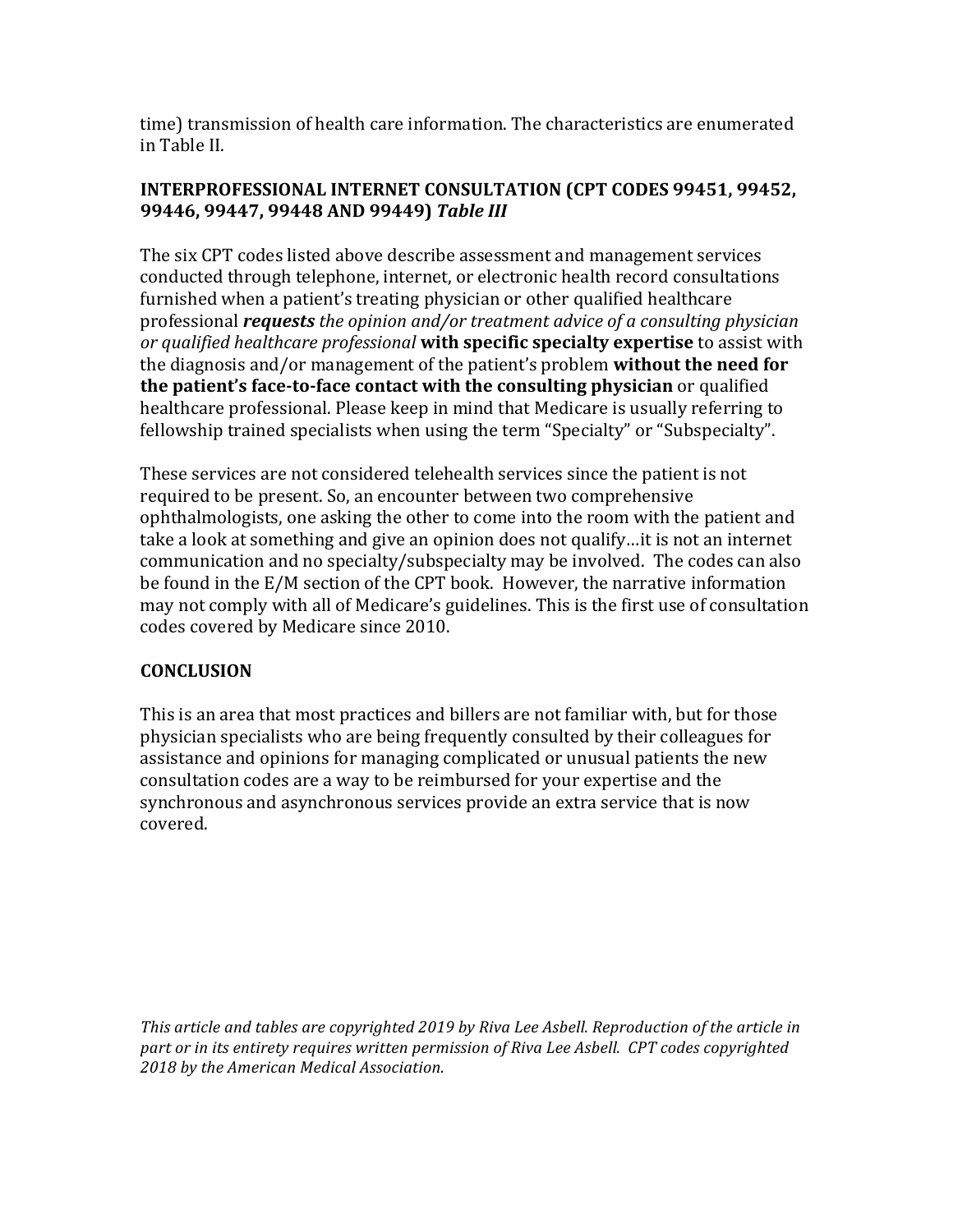| <b>Table I</b>                                                                               |                                                                                                                                                                                                                                                                                                                                                                                                                                                                                                                                                  |  |
|----------------------------------------------------------------------------------------------|--------------------------------------------------------------------------------------------------------------------------------------------------------------------------------------------------------------------------------------------------------------------------------------------------------------------------------------------------------------------------------------------------------------------------------------------------------------------------------------------------------------------------------------------------|--|
| <b>BRIEF COMMUNICATION TECHNOLOGY-BASED SERVICE - VIRTUAL CHECK-IN</b><br>(HCPCS CODE G2012) |                                                                                                                                                                                                                                                                                                                                                                                                                                                                                                                                                  |  |
| <b>Code Descriptor</b>                                                                       | HCPCS code G2012 (Brief communication technology-<br>٠<br>based service, e.g. virtual check-in, by a physician or<br>other qualified health care professional who can report<br>evaluation and management services provided to an<br>established patient, not originating from a related E/M<br>service provided within the previous 7 days nor leading<br>to an E/M service or procedure within the next 24 hours<br>or soonest available appointment; 5-10 minutes of<br>medical discussion).                                                  |  |
| <b>Allowed Services</b><br><b>Description</b>                                                | CMS allows real-time audio-only telephone interaction in<br>٠<br>addition to synchronous, two-way audio interactions<br>that are enhanced with video or other kinds of data<br>transmission.                                                                                                                                                                                                                                                                                                                                                     |  |
| <b>Medical</b><br><b>Necessity</b>                                                           | Throughout the document it is iterated and re-iterated<br>٠<br>"each of these services must be medically reasonable<br>and necessary to be paid by Medicare." On my website<br>(address noted above) there is a three-part series on<br>Medical Necessity under Audits and Compliance entitled<br>"Medical Necessity Can You Define That Please". This is<br>the foundation for coverage of services for the Medicare<br>program. Medical necessity is the determinant of<br>whether or not any service is eligible for coverage and<br>payment. |  |
| <b>CMS</b><br><b>Categorization</b>                                                          | CMS does <b>not</b> consider this service to be a telehealth<br>$\blacksquare$<br>service and will therefore issue payment under the<br>physician fee schedule (PFS). Codes are not subject to<br>Medicare geographic indexes and other telehealth<br>restrictions.                                                                                                                                                                                                                                                                              |  |
| <b>Chart</b><br><b>Documentation</b>                                                         | Each encounter must have an informed consent and the<br>٠<br>clinical findings are to be documented in the patient's<br>chart as you would with a face-to-face encounter. The<br>final rule states that no service-specific chart<br>documentation requirements are listed; however, do not<br>be lulled into complacency. The practitioner should<br>document the same way as is mandated for a face-to-face<br>encounter. Follow-up with the patient is mandatory and<br>documentation of such must be entered into the chart.                 |  |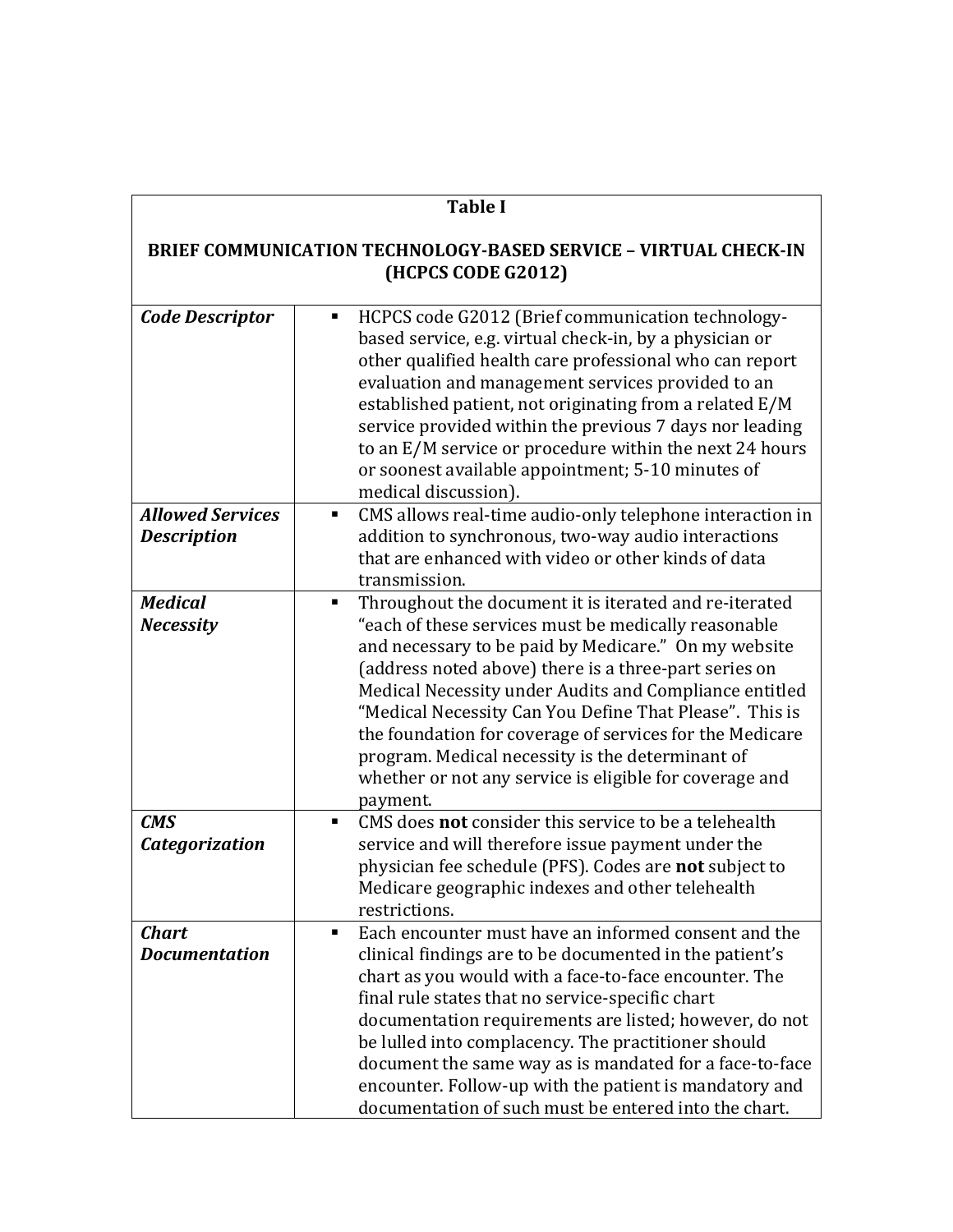| <b>Billing Time</b><br><b>Limitations</b>                   | The virtual check-in encounter cannot be billed within 7<br>$\blacksquare$<br>days after an in-person office visit nor can it be billed<br>within 24 hours after a face-to-face encounter. The<br>check-in encounter is considered bundled in the above<br>two instances with the office visit encounters. This is a<br>stand-alone service that can be billed as long as the<br>above parameters are followed.                                                                                                                        |
|-------------------------------------------------------------|----------------------------------------------------------------------------------------------------------------------------------------------------------------------------------------------------------------------------------------------------------------------------------------------------------------------------------------------------------------------------------------------------------------------------------------------------------------------------------------------------------------------------------------|
| <b>Patient Cost</b><br><b>Sharing</b>                       | Patients are responsible for cost sharing for this service<br>$\blacksquare$<br>(co-payments).                                                                                                                                                                                                                                                                                                                                                                                                                                         |
| <b>New versus</b><br><b>Established</b><br><b>Patients</b>  | This service may be rendered only to established patients<br>٠<br>since the practitioner needs to have an existing<br>relationship with the patient and a basic knowledge of<br>the patient's medical condition and needs in order to<br>perform this service. CMS is using the CPT definition of<br>an established patient, namely, one who has received<br>professional services from the physician or qualified<br>health care professional of the exact same specialty and<br>subspecialty who belongs to the same group practice. |
| <b>Informed</b><br><b>Consent for the</b><br><b>Service</b> | Verbal consent for the service must be documented in<br>$\blacksquare$<br>the chart notes made for the encounter and CMS notes<br>such consent must be entered into the medical record<br>for each encounter.                                                                                                                                                                                                                                                                                                                          |
| <b>Practice</b><br><b>Utilization</b>                       | Utilization of the code G2012 will be monitored by CMS.<br>$\blacksquare$<br>CMS has not established specific frequency utilization<br>limits.                                                                                                                                                                                                                                                                                                                                                                                         |
| <b>Privacy</b>                                              | Practices need to comply with any applicable privacy<br>Ξ<br>and security laws, including the HIPAA Privacy Rule.                                                                                                                                                                                                                                                                                                                                                                                                                      |
| <b>Pricing</b>                                              | Pricing was set based on a rate lower than the current<br>٠<br>E/M in-person visits to reflect the low work time and<br>intensity and to account for the resource costs and<br>efficiencies associated with the use of communicative<br>technology. National Average Payment for Non-Facility<br>practitioners is \$14.78 and for Facility practitioners is<br>\$13.33.                                                                                                                                                                |

This article and tables are copyrighted 2019 by Riva Lee Asbell. Reproduction of the article in part or in its entirety requires written permission of Riva Lee Asbell. CPT codes copyrighted *2018 by the American Medical Association*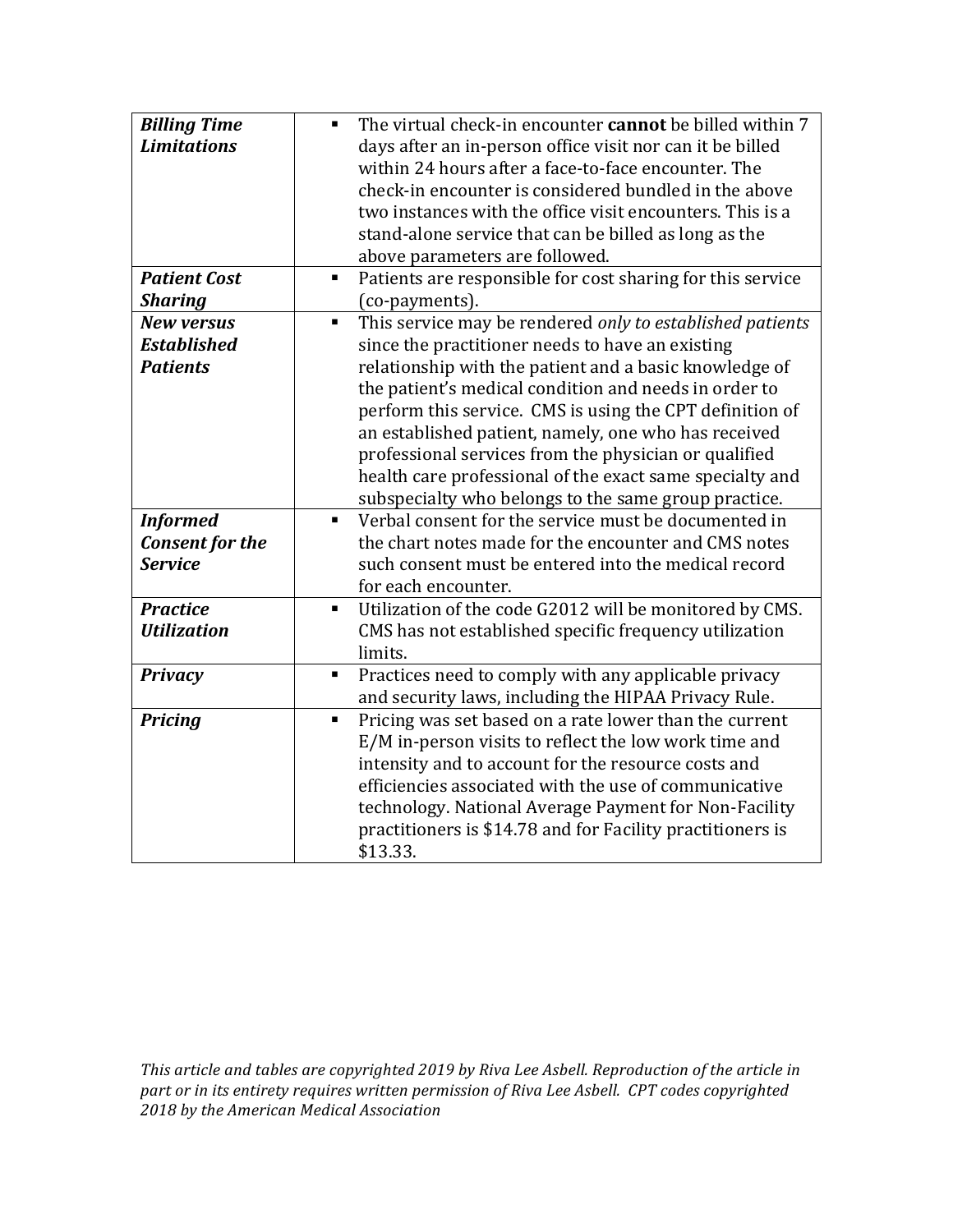| <b>Table II</b><br><b>REMOTE EVALUATION OF PRE-RECORDED PATIENT INFORMATION</b><br>(HCPCS CODE G2010) |                                                                                                                                                                                                                                                                                                                                                                                                                                                                                                                                                     |  |
|-------------------------------------------------------------------------------------------------------|-----------------------------------------------------------------------------------------------------------------------------------------------------------------------------------------------------------------------------------------------------------------------------------------------------------------------------------------------------------------------------------------------------------------------------------------------------------------------------------------------------------------------------------------------------|--|
|                                                                                                       |                                                                                                                                                                                                                                                                                                                                                                                                                                                                                                                                                     |  |
| <b>Allowed Services</b><br><b>Description</b>                                                         | The scope of this service is limited to the evaluation of<br>٠<br>pre-recorded video and/or images. The follow-up with<br>the patient can take place via telephone call, audio/video<br>communication, secure text messaging, email, or patient<br>portal                                                                                                                                                                                                                                                                                           |  |
| <b>Medical</b><br><b>Necessity</b>                                                                    | Throughout the document is iteration and reiteration of<br>$\blacksquare$<br>"each of these services must be medically reasonable and<br>necessary to be paid by Medicare." On my website noted<br>above there is a three-part series on Medical Necessity<br>under Audits and Compliance entitled "Medical<br>Necessity Can You Define That Please?" This is the<br>foundation for coverage of services for the Medicare<br>program. Medical necessity is the determinant of<br>whether or not any service is eligible for coverage and<br>payment |  |
| CMS<br><b>Categorization</b>                                                                          | CMS does not consider this service to be a telehealth<br>$\blacksquare$<br>service and will therefore issue payment under the<br>physician fee schedule (PFS). The code is <b>not</b> subject to<br>Medicare telehealth restrictions nor Medicare<br>geographic indexes and other telehealth restrictions.                                                                                                                                                                                                                                          |  |
| <b>Chart</b><br><b>Documentation</b>                                                                  | Each encounter must have a written or verbal informed<br>٠<br>consent and the clinical findings should be documented<br>in the patient's chart as you would in a face-to-face<br>encounter, including the reason for the request.                                                                                                                                                                                                                                                                                                                   |  |
| <b>Billing Time</b><br><b>Limitations</b>                                                             | CPT code G2010 cannot be billed within 7 days after an<br>٠<br>in-person office visit. This is a stand-alone service that<br>can be billed as long as the above parameters are<br>followed. This service is distinct from the virtual check-in<br>service described previously in that this service involves<br>the practitioner's evaluation of a patient-generated still<br>or video image transmitted by the patient, and the                                                                                                                    |  |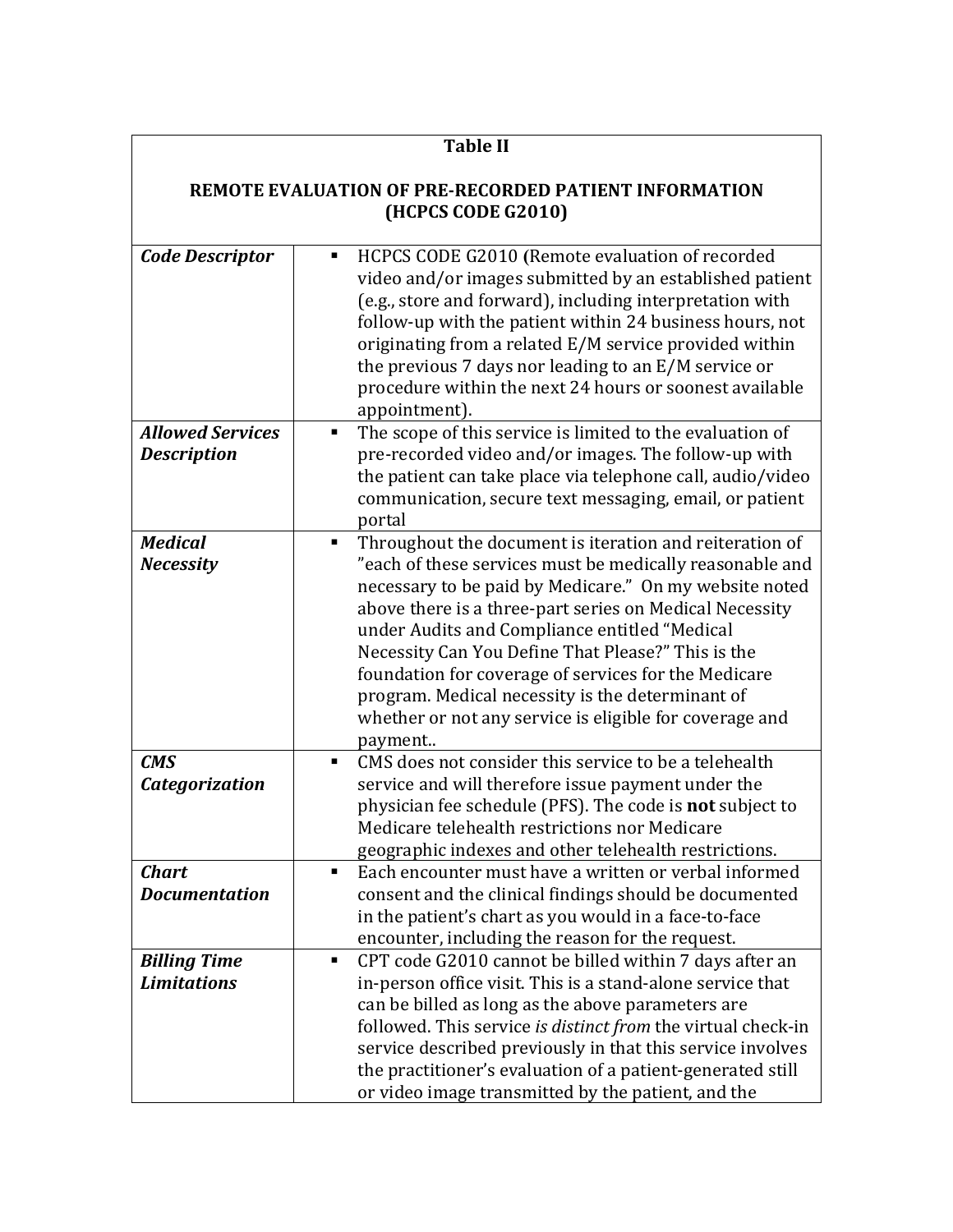|                        | subsequent communication of the practitioner's                                    |
|------------------------|-----------------------------------------------------------------------------------|
|                        | response to the patient; while the virtual check-in                               |
|                        | service describes a service that occurs in real time and                          |
|                        | does not involve the asynchronous transmission of any                             |
|                        | recorded image.                                                                   |
| <b>Patient Cost</b>    | Patients are responsible for cost sharing for this service<br>Ξ                   |
| <b>Sharing</b>         | (co-payments).                                                                    |
| <b>New versus</b>      | This service may be rendered only to established patients<br>$\blacksquare$       |
| <b>Established</b>     | since the practitioner needs to have an existing                                  |
| <b>Patients</b>        | relationship with the patient and a basic knowledge of                            |
|                        | the patient's medical condition and needs in order to                             |
|                        | perform this service. CMS is using the Current                                    |
|                        | Procedural Terminology (CPT) definition of an                                     |
|                        | established patient, namely, one who has received                                 |
|                        | professional services from the physician or qualified                             |
|                        | health care professional of the exact same specialty and                          |
|                        | subspecialty who belongs to the same group practice.                              |
| <b>Informed</b>        | Verbal or written consent for the service must be<br>$\blacksquare$               |
| <b>Consent for the</b> | documented in the chart notes made for the encounter                              |
| <b>Service</b>         | and CMS notes such consent must be electronically                                 |
|                        | entered into the medical record for each encounter.                               |
| <b>Practice</b>        | Utilization of the code G2010 will be monitored by CMS.<br>$\blacksquare$         |
| <b>Utilization</b>     | CMS has not established specific frequency utilization                            |
|                        | limits.                                                                           |
| <b>Privacy</b>         | Practices need to comply with any applicable privacy<br>п                         |
|                        | and security laws, including the HIPAA Privacy Rule.                              |
| <b>Pricing</b>         | If the virtual interaction results in an office visit, then the<br>$\blacksquare$ |
|                        | virtual visit will be bundled into the office visit. Pricing                      |
|                        | was set based on a rate lower than the current E/M in-                            |
|                        | person visits to reflect the low work time and intensity                          |
|                        | and to account for the resource costs and efficiencies                            |
|                        | associated with the use of communicative technology.                              |
|                        | National Average Payment for Non-Facility practitioners                           |
|                        | is \$12.61 and for Facility practitioners is \$9.37.                              |

This article and tables are copyrighted 2019 by Riva Lee Asbell. Reproduction of the article in part or in its entirety requires written permission of Riva Lee Asbell. CPT codes copyrighted *2018 by the American Medical Association*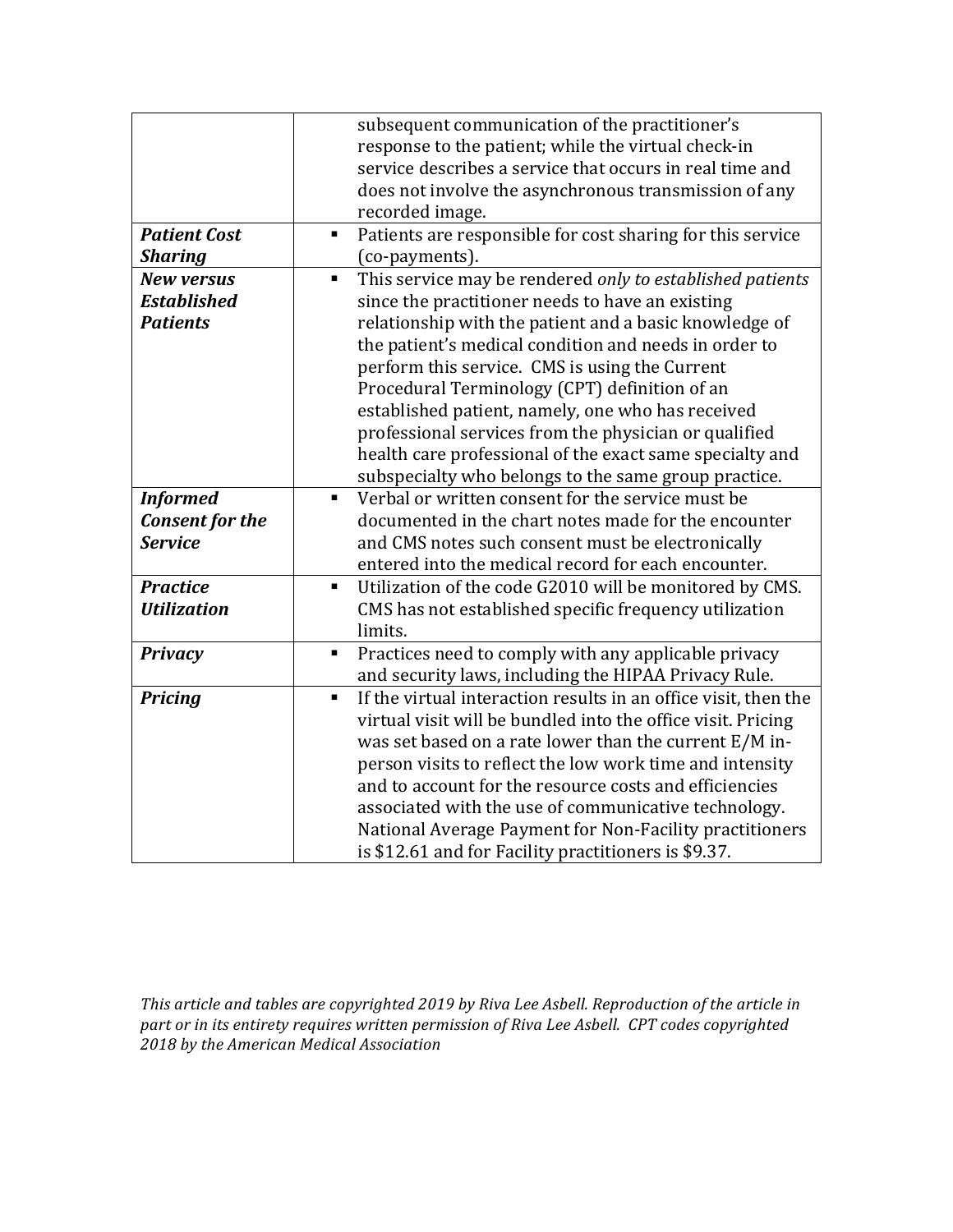### **Table III INTERPROFESSIONAL INTERNET CONSULTATION (CPT CODES 99451, 99452, 99446, 99447, 99448 AND 99449)** *Code Descriptors* ■ **CPT code 99446**: Interprofessional telephone/Internet/ *electronic health record assessment and management service provided by a consultative physician including a verbal and written report to the patient's treating/requesting physician or other qualified health care professional; 5-10 minutes of medical consultative discussion and review* 99447: ... 11-20 minutes of medical consultative *discussion and review* **99448:** ... 21-30 minutes of medical consultative *discussion and review* **99449: ... 31 minutes or more** of medical consultative *discussion and review* Note that it is mandated that the majority of the service time (greater than 50%) must be devoted to medical consultative verbal or internet discussion. If greater than 50% of the time for the service is devoted to data review and/or analysis, the codes should not be reported. **CPT code 99451** *Interprofessional telephone/Internet/ electronic health record assessment and management service provided by a consultative physician including a verbal and written report to the patient's treating/requesting physician or other qualified health care professional, 5 minutes or more of medical consultative time* **CPT code 99452** *Interprofessional telephone/Internet/ electronic health record referral services provided by a treating/requesting physician or other health care professional, 30 minutes of medical consultative time Code Clarifications* **RLA Discussion**: One of the most frequent questions is: what are the differences between 9944X codes and 9945X codes? Here is my analysis:  $\triangleright$  CPT code 99451 requires only a written report whereas the 9944X codes require both a written and verbal report.  $\triangleright$  CPT code 99451 is for the consulting physician whereas code 99542 is for the referring physician.  $\triangleright$  CPT codes 99446-99449 + 99451 (the consultation itself) may only be performed by a physician whereas code 99452 is the **request** for a consultation and may be performed by a